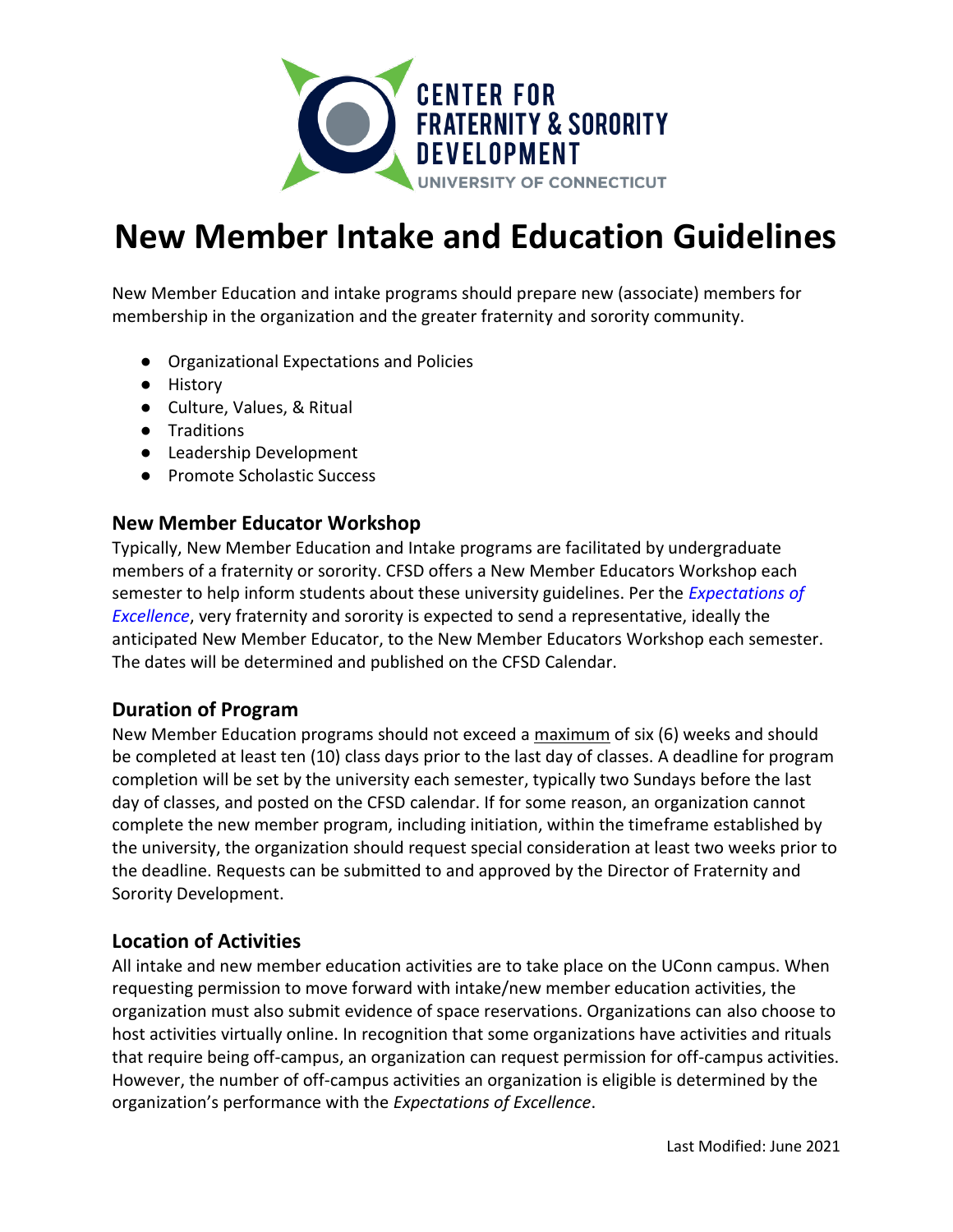# **UConn Anti-Hazing Policy**

Hazing, defined as any activity without reasonable or legitimate educational value expected of someone for the purpose of initiation, admission into, affiliation with, or as a condition for continued membership in a group or organization that humiliates, degrades or risks emotional, psychological, and/or physical harm, regardless of a person's willingness to participate.

In cases of individual violators, appropriate disciplinary action may be imposed as outlined in the [Responsibilities of Community Life: The Student Code.](http://community.uconn.edu/the-student-code-preamble/) In cases where organizations have authorized such conduct, loss of privileges, temporary suspension of registration, or rescission or termination of registration may be imposed. Such penalties shall be in addition to any penalties pursuant to the penal law (Public Act Number 88-328) which violator or organization may be subject.

There are many ways to report hazing and other dangerous activities. To report hazing directly to the Office of Community Standards, please visit: [https://cm.maxient.com/reportingform.php?UnivofConnecticut&layout\\_id=1](https://cm.maxient.com/reportingform.php?UnivofConnecticut&layout_id=1)

## **New Member Program Development**

Some organizations provide flexibility to chapters to develop and/or modify the new member education program. Our team is available to advise chapter leaders in developing safe, sustainable, and effective new member educational experiences. Additionally, CFSD staff may be available to facilitate and lead educational experiences for new members upon request.

## **New Member Eligibility**

Per the *Fraternity and Sorority Recognition Policy*, membership in fraternities and sororities is limited to UConn students. The recruitment and inclusion of non-UConn students is strictly prohibited and can jeopardize the organization's university recognition. The CFSD expects that chapters will establish chapter expectations and maintain inter/national requirements when selecting new members.

Per Title VI of the Civil Rights Act of 1964, fraternities and sororities shall not discriminate on the basis of race, color, national origin, religion, physical or mental disability, medical condition (cancer related or genetic characteristics), ancestry, marital status, age, sexual orientation, citizenship, or service in the uniformed services. Further, social fraternities and sororities are exempt from the Title IX of the Education Amendments of 1972 and may limit membership based on sex and gender.

## **University Requirements & Reporting**

Prior to conducting any new member intake and education activities, an organization must be in good standing per the *Expectations of Excellence*. Each organization, in good standing, must submit a [request to conduct Intake & New Member Education](https://greeklife.uconn.edu/intake-request/) activities. A complete request will include:

● National New Member Education Program (Official Process)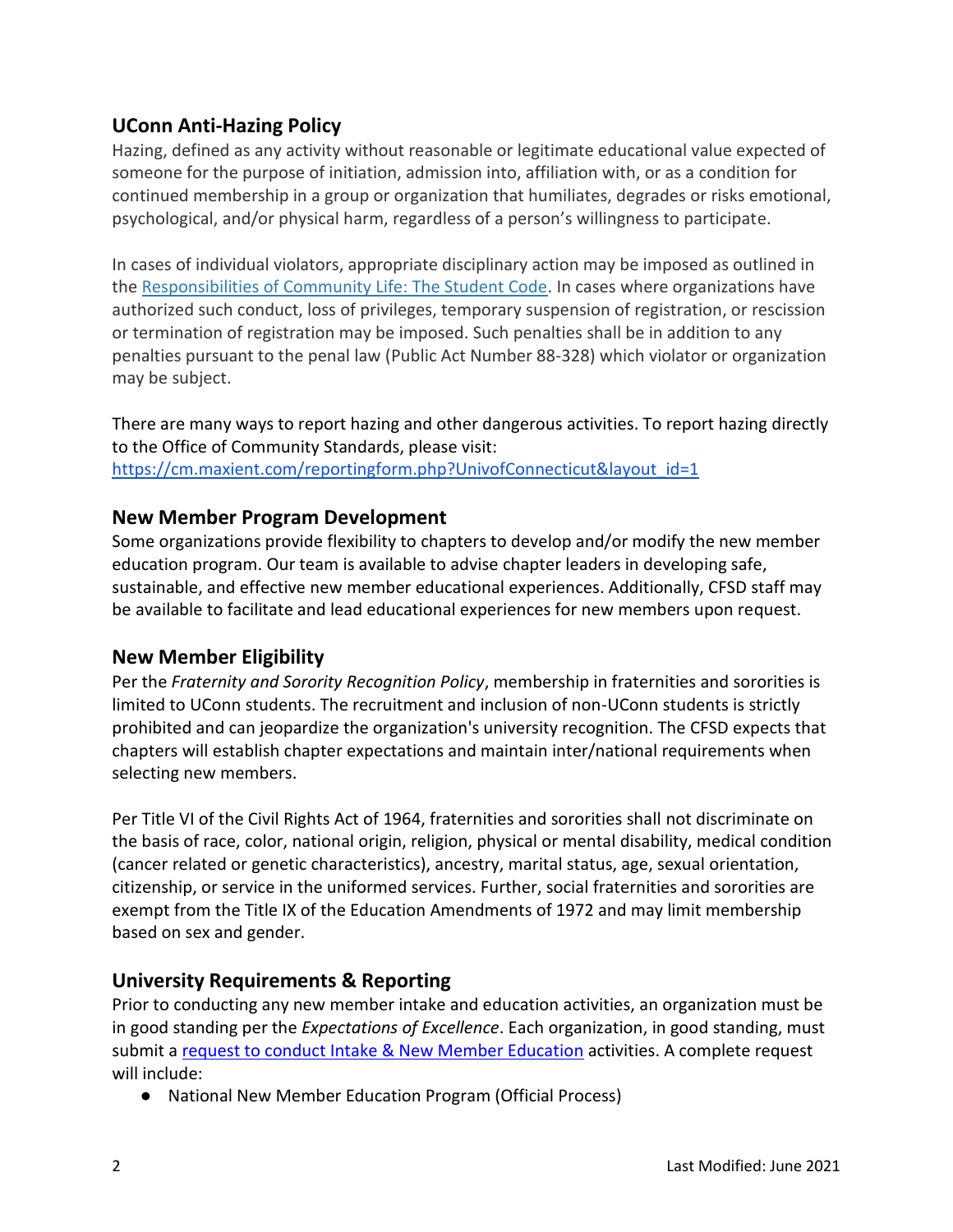- Chapter New Member Education Calendar
- Risk Management Program
- Contact Information for New Member Educator(s) & Chapter Advisor
- Confirmation of Reservations for all activity spaces
- Certificate of Insurance (Commercial General Liability Coverage with a minimum General Aggregate Limit of \$1,000,000 (1 million) **AND** with the University of Connecticut named as an Additional Insured)

Within the first 10 days of the start of the New Member Education program, each organization must:

- *Complete a New Member Report*:<https://greeklife.uconn.edu/new-member-report/> (roster of all new/associate members)
- Have all new/associate members join organization on UConntact and be added to the roster as "Associate Member". See: *Roster Maintenance Guidelines*: <https://greeklife.uconn.edu/rosters/>
- Have all new/associate members complete: All Prevent Zone training *Hazing Prevention 101,* the *Fraternity and Sorority Life Module,* and *Brave & Bold Dialogues*: <https://uconn.prevent.zone/>

## **New Member Presentations**

All organizations advised through the CFSD must adhere to the following requirements when presenting new members (hereafter "presentation(s)") to the Storrs campus community. The university recognizes the historic and cultural traditions inherent in such presentations, and supports their adherence to university policy in ways that are safe, respectful, and educational. The university also recognizes national organizations' policies and guidelines and expect all chapters to be in accordance with their national new member presentation policy.

However, presentations are a privilege not a right and therefore, the Center for Fraternity and Sorority Development will revoke this privilege if necessary. Additionally, the Center of Fraternity and Sorority Development realizes that a great amount of time is needed to prepare for a presentation and that this level of involvement can negatively impact scholarship. **Only groups whose most recent new member GPA was 2.5 or above will be eligible to host a presentation of new members.**

Although CFSD recognizes the significance of hosting a new member presentation, we also empower the governing council of any organization who does not abide by these guidelines to invoke consequences including but not limited to taking away this privilege. The council may choose to impose regulations to ensure the effectiveness and safety of every new member presentation.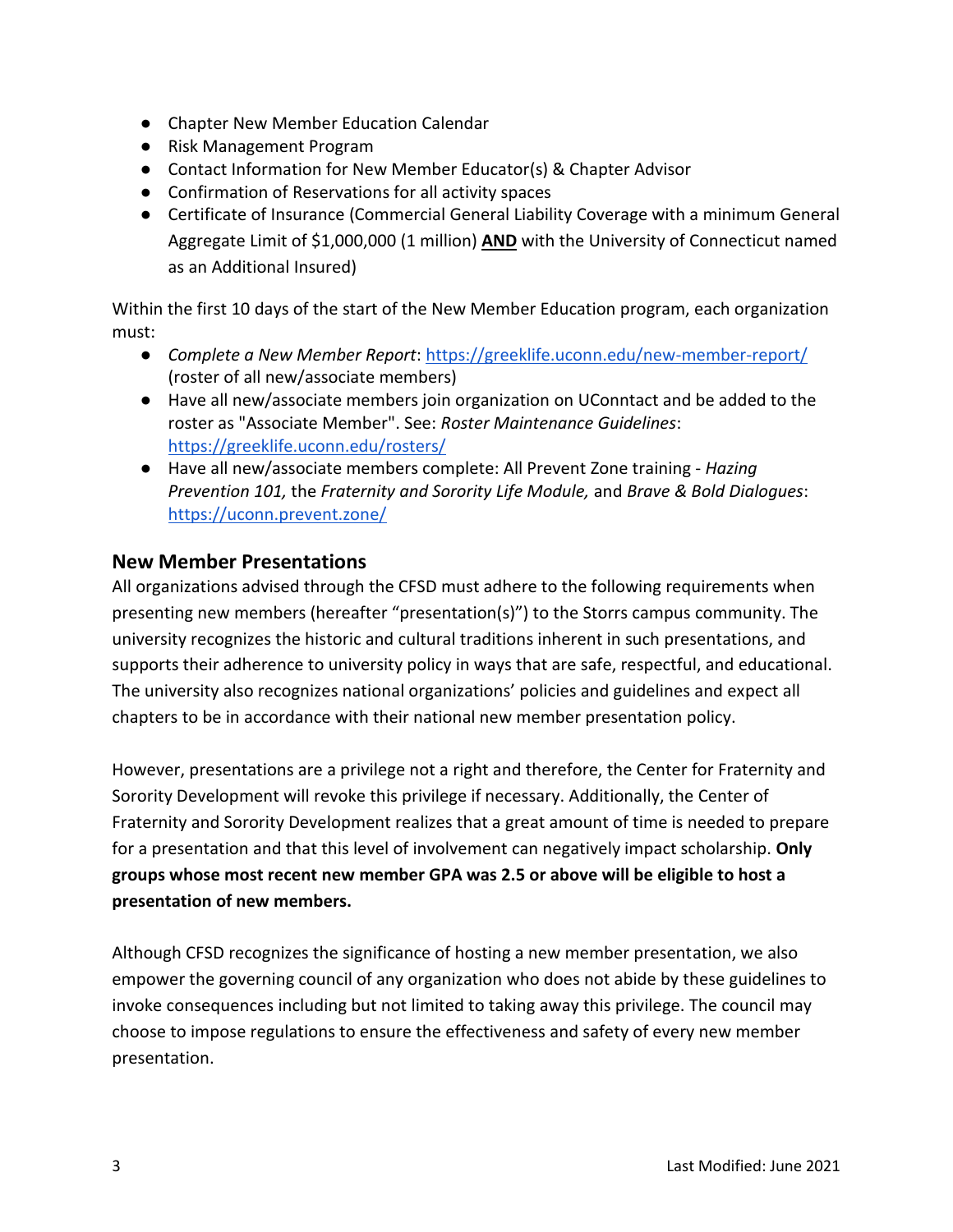- 1. A meeting with the CFSD governing council advisor must take place at least **two weeks prior** to the estimated date of the presentation for approval from the CFSD. Considering that a CFSD professional staff member must be present at all new member presentations, it is necessary to schedule these new member presentations with adequate notice.
- 2. Presentations must take place no more than **two weeks (14 calendar days)** after the newest members have been initiated into the organization. Holiday breaks will not be included in the two week timeline. Presentations cannot be scheduled for the last week of classes or during Finals Week. CFSD will establish a deadline for new member presentations and publish this date on the CFSD calendar. Typically, the deadline will be the Sunday before the last day of class.
- 3. The organization's graduate or alumni/ae advisor must confirm the chapter's ability to host the new member presentation on the proposed date. This approval should be in the form of an email to the CFSD council advisor **one week prior** to the event.
- 4. Presentations are not to be scheduled to take place on the same date as a previously planned presentation of another chapter within the same council. Please check with your council advisor and CFSD Greek calendar for details.
- 5. Prior approval from the council advisor must be obtained for any items that are to be used as "markers" during the presentation (i.e. firelights, fire, ropes, canes, chalk).
- 6. Props to be used in the presentation must also be approved (i.e. shields, staffs, masks, etc.). In general, paddles, blindfolds, bricks, and other symbols of "pledging and hazing" are not allowed.
- 7. Because of its public nature, all presentations should be considered family shows and should be done tastefully. Therefore, excessive vulgarity, profanity, and "dissing" of other organizations will not be tolerated.
- 8. All attire should be appropriate. No revealing attire is permitted.
- 9. No alcoholic beverages will be permitted by any person in the presentation or in attendance.
- 10. Physical or suggestive abuse is prohibited. This includes but is not limited to: slapping, kicking, spitting, punching, pushing, poking, caning, etc. (Canes may be used as a part of the performance but may not be used as a weapon to harm or suggest harm to an individual.)
- 11. In the event of a fight or other altercation during the presentation, those fighting will be removed from the event immediately by the presenting organization, and the presentation